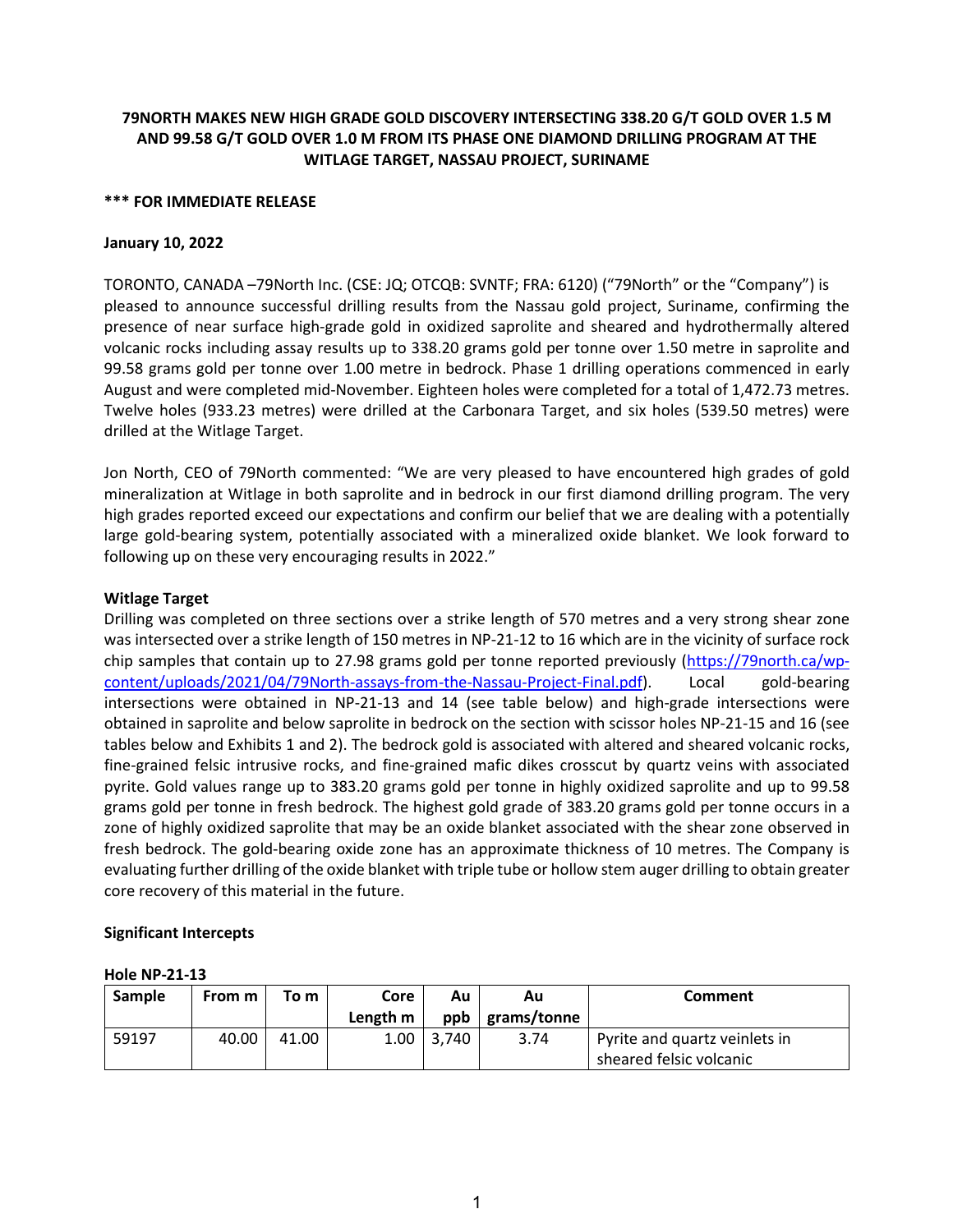**Hole NP-21-14**

| Sample | From m | To m  | Core              | Au    | Au          | Comment                       |
|--------|--------|-------|-------------------|-------|-------------|-------------------------------|
|        |        |       | Length m          | ppb   | grams/tonne |                               |
| 59296  | 84.00  | 85.00 | 1.00 <sub>1</sub> | 1.529 | 1.53        | Pyrite and quartz veinlets in |
|        |        |       |                   |       |             | sheared felsic volcanic       |

## **Hole NP-21-15**

| Sample                | From m | To m  | Core            | Au ppb  | Au                    | Comment                                                                       |
|-----------------------|--------|-------|-----------------|---------|-----------------------|-------------------------------------------------------------------------------|
| 59333                 | 33.00  | 34.50 | Length m<br>1.5 | 383,200 | grams/tonne<br>383.20 | Saprolite with quartz veinlets,                                               |
| 59334                 | 34.50  | 36.00 | 1.5             | 510     | 0.51                  | recovery 31%<br>Saprolite and duricrust with<br>quartz veinlets, recovery 58% |
| 59335                 | 36.00  | 37.50 | 1.5             | 121     | 0.12                  | Saprolite and duricrust with<br>quartz veinlets, recovery 51 to<br>64%        |
| 59336                 | 37.5   | 39.5  | 2.00            | 69      | 0.07                  | Saprolite with quartz veinlets,<br>recovery 51%                               |
| <b>No</b><br>recovery | 39.50  | 44.00 | 4.50            | n/a     | n/a                   | Saprolite, recovery 0%                                                        |
| 59337                 | 44.00  | 45.50 | 1.5             | 345     | 0.35                  | Saprolite with quartz veinlets,<br>recovery 26%                               |
| 59338                 | 45.50  | 47.00 | 1.50            | 1,092   | 1.09                  | Saprolite with quartz veinlets,<br>recovery 53%                               |
| 59339                 | 47.00  | 48.50 | 1.50            | 220     | 0.22                  | Massive clay zone at base of<br>saprolite, recovery 31%                       |
|                       |        |       |                 |         |                       |                                                                               |
| 59364                 | 72.00  | 73.00 | 1.00            | 3,150   | 3.15                  | Shear zone in foliated felsic<br>volcanic                                     |
|                       |        |       |                 |         |                       |                                                                               |
| 59374                 | 82.00  | 83.00 | 1.00            | 8,430   | 8.43                  | <b>Sheared felsic volcanic rocks</b><br>with disseminated pyrite              |

# **Hole NP-21-16**

| Sample | From m | To m  | Core     | Au    | Au          | <b>Comment</b>                 |
|--------|--------|-------|----------|-------|-------------|--------------------------------|
|        |        |       | Length m | ppb   | grams/tonne |                                |
| 59413  | 46.00  | 47.00 | 1.00     | 2,080 | 2.08        | Foliated chloritic schist with |
|        |        |       |          |       |             | disseminated pyrite and quartz |
|        |        |       |          |       |             | veinlets                       |
| 59414  | 47.00  | 48.00 | 1.00     | 720   | 0.72        | Foliated chloritic schist with |
|        |        |       |          |       |             | disseminated pyrite and quartz |
|        |        |       |          |       |             | veinlets                       |
| 59415  | 48.00  | 49.00 | 1.00     | 420   | 0.42        | Foliated chloritic schist with |
|        |        |       |          |       |             | disseminated pyrite and quartz |
|        |        |       |          |       |             | veinlets                       |
| 59416  | 49.00  | 50.00 | 1.00     | 550   | 0.55        | Foliated chloritic schist with |
|        |        |       |          |       |             | disseminated pyrite and quartz |
|        |        |       |          |       |             | veinlets                       |
| 59417  | 50.00  | 51.00 | 1.00     | $30$  | < 0.03      | Foliated chloritic schist with |
|        |        |       |          |       |             | disseminated pyrite and quartz |
|        |        |       |          |       |             | veinlets                       |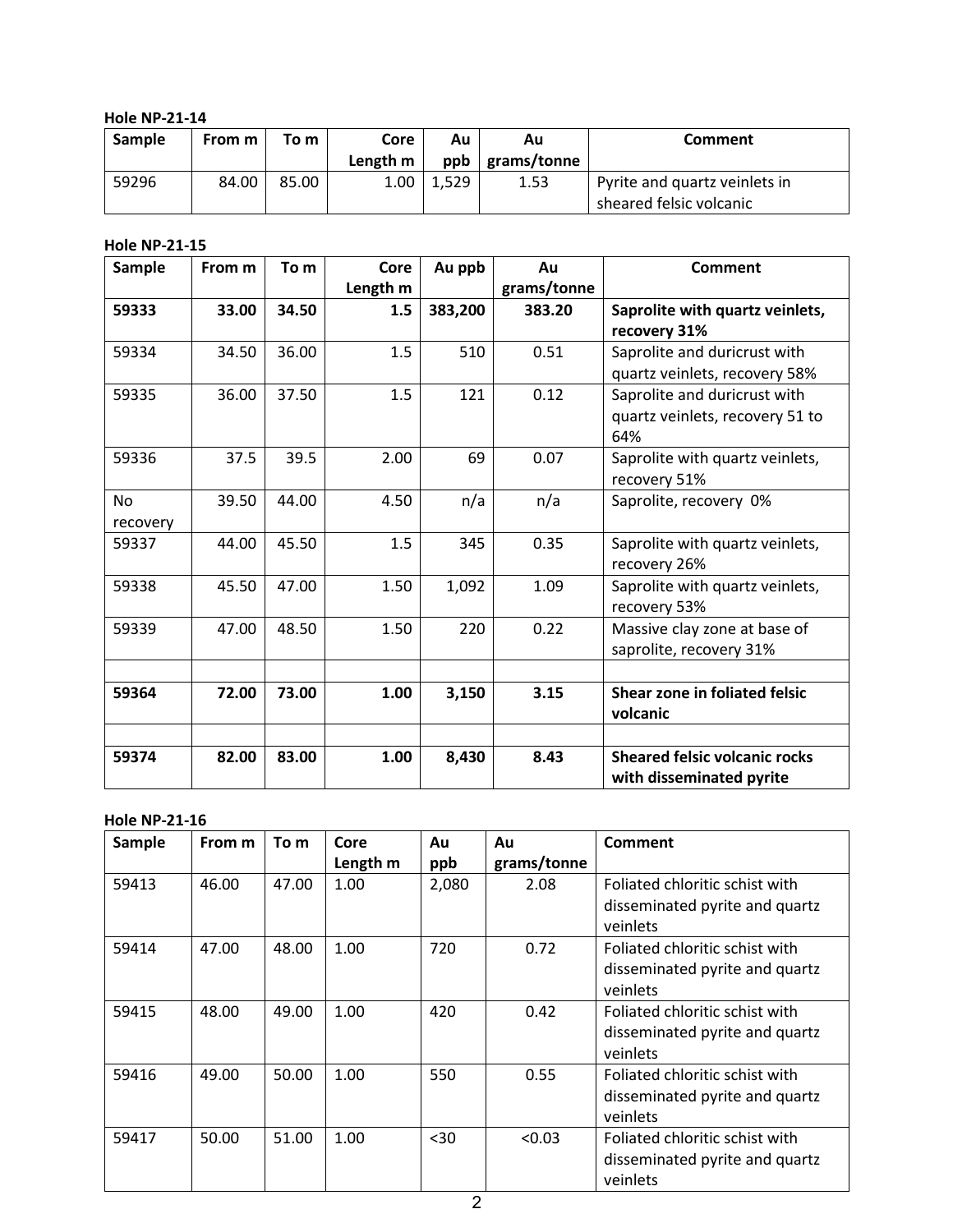| 59418 | 51.00 | 52.00 | 1.00 | 60     | 0.06  | Foliated leucocratic felsic schist<br>with quartz veinlets and<br>disseminated pyrite |
|-------|-------|-------|------|--------|-------|---------------------------------------------------------------------------------------|
| 59419 | 52.00 | 53.00 | 1.00 | 1,000  | 1.00  | Foliated leucocratic felsic schist<br>with quartz veinlets and<br>disseminated pyrite |
|       |       |       |      |        |       |                                                                                       |
| 59452 | 83.00 | 84.00 | 1.00 | 99,580 | 99.58 | Silicified, sheared felsic volcanic<br>with disseminated pyrite                       |

*Note: Drilling intersections are core length and may not be true width, 1,000 ppb = 1 gram/ton*

# **Summary for non-technical readers**

The drilling intersections reported herein were obtained in rocks that were very sheared, foliated, and altered. The main alteration mineral is in the form of quartz veins that contain gold. Oxidized rocks near the gold-bearing shear zone, which also contain quartz veins, also contain high grade gold concentrations and might be part of a horizontal "blanket" of gold-bearing oxide material.

# **Carbonara Target**

A high silica alteration zone was intersected over a strike length of 2,500 metres. A secondary zone of hydrothermal alteration in mafic host rocks is associated with the high silica alteration zone. There were no commercially significant gold intercepts, although some core samples in drill holes NP-21-04 and NP-21-05 contained several hundred ppb gold, including 602 ppb gold over 2.00 metres in NP-21-06.

# **About 79North Inc.**

79North, is led by a team with extensive mineral exploration expertise and a track record of discoveries and exits in South America and globally. 79North currently holds an indirect interest in mineral concessions in northern Suriname and aims to become the premier junior exploration company in this under explored district of the prolific Guiana Shield. 79North's growing portfolio of high-quality targets which have not undergone modern exploration or drilling have a long history of artisanal mining and are strategically located near modern gold mines operated by major mining companies. 79North is a mineral exploration company focused on the acquisition, exploration, and development of properties for the mining of gold and other minerals. 79North has 91,547,241 common shares issued and outstanding and 145,759,276 common shares on a fully diluted basis.

## **Statement of the Qualified Person**

The scientific and technical information contained in this news release has been supervised, reviewed, and approved by Jon North, P.Geo., who is 79North's Chairman, President, and CEO and a Qualified Person within the meaning of National Instrument 43-101.

Please refer to the technical report of 79North entitled "NI-43-101 TECHNICAL REPORT – NASSAU GOLD EXPLORATION PROJECT, SIPALIWINI DISTRICT, SURINAME SOUTH AMERICA" dated effective May 14, 2020 for further details. The technical report is available in 79North's SEDAR profile a[t www.SEDAR.com.](http://www.sedar.com/)

## **Further Information**

For further information please visit [www.79North.ca o](http://www.79north.ca/)r contact: Jon North, President and Chief Executive **Officer** Telephone: (416) 786-6348 Email: [jon@79north.ca](mailto:jon@79north.ca) [info@79north.ca](mailto:info@79north.ca)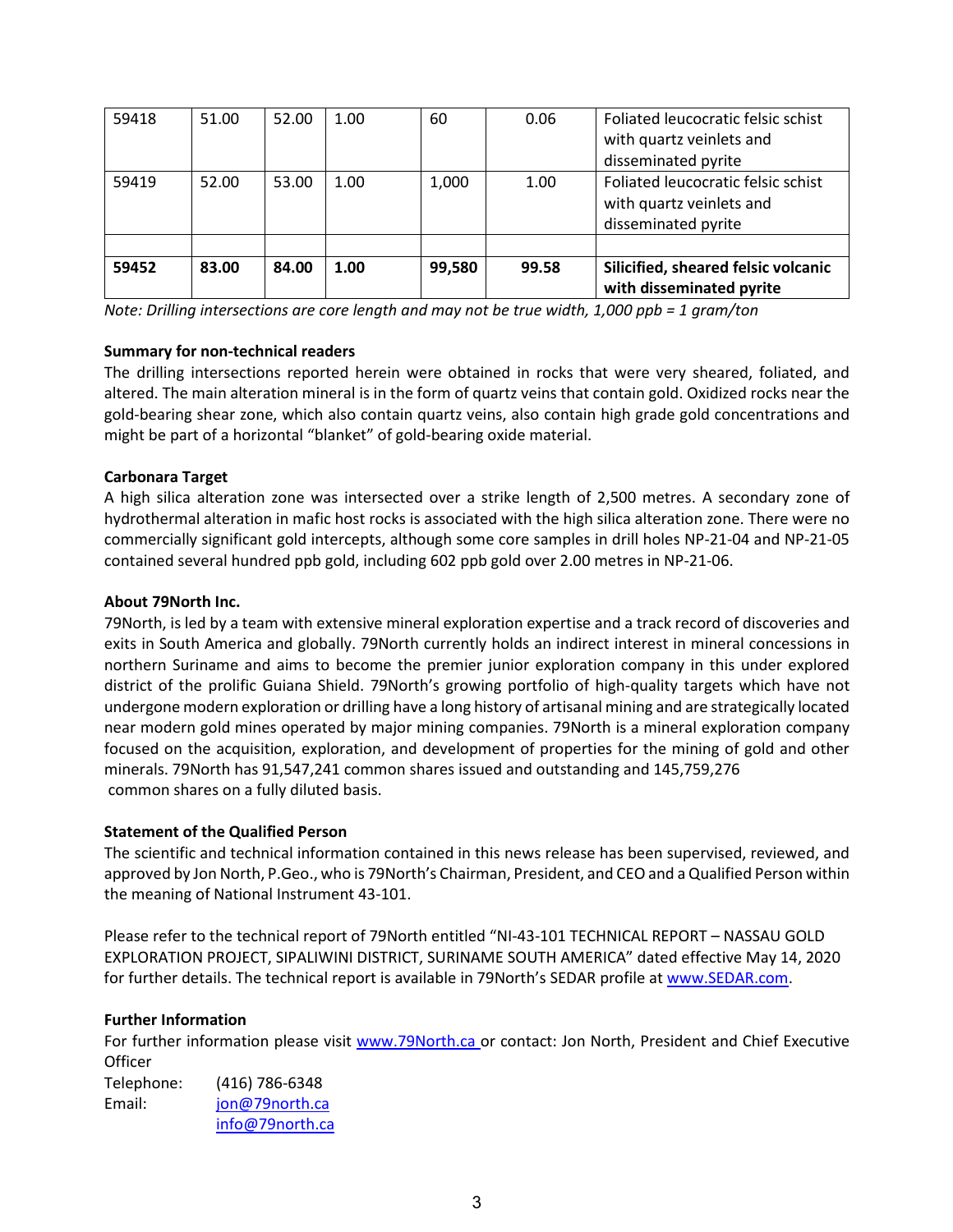#### **Analytical and QA/QC**

Drill core (nominally NTW diameter) was transported from the drill rig to the field camp by ATV and cut in half with a core saw with a diamond blade. Half core samples generally 1.0 to 1.5 m in length were bagged in a plastic sample bag with a waterproof assay tag and the bag was sealed with a single use cable tie. Five core samples at a time were placed in a rice bag which was sealed with a single use cable tie. Samples were securely stored under constant supervision until they were shipped to the Actlabs sample preparation lab in Paramaribo either by company vehicle or lab transport vehicle such that the chain of custody was maintained from the company drilling camp to the sample preparation lab.

The drill core samples were analyzed by Actlabs Guyana Inc. Sample preparation was by code RX1 in which the sample is crushed to 80% passing a 2 mm screen and 95% of a pulverized 250 g split passing 105-micron screen. A 50 g assay charge of the pulp was assayed by 1A2-50 which is fire assay with an AA finish. Overlimit samples (>3 ppm Au) were re-assayed by fire assay with a gravimetric finish. Samples with suspected visible gold were prepared by code RX-1000 in which the entire sample is pulverized, and a 1,000 g split is sieved with a 100-micron screen. The entire + fraction was analyzed by fire assay with a gravimetric finish and a 50 charge of the minus fraction was assayed by fire assay with an AA finish. The weighted average of the two assays is reported as the gold value of the sample. Certified reference materials with known gold concentrations were inserted every twenty-five samples and a blank of sterile quartz sand to test for lab contamination was inserted at least 1 in every 100 samples.

### **Cautionary Note Regarding Forward-Looking Information**

This news release contains "forward-looking information" and "forward-looking statements" (collectively, "forward-looking statements") within the meaning of the applicable Canadian securities legislation, including information with respect to the exploration program at the Nassau gold project. All statements, other than statements of historical fact, are forward-looking statements and are based on expectations, estimates and projections as at the date of this news release. Any statement that involves discussions with respect to predictions, expectations, beliefs, plans, projections, objectives, assumptions, future events or performance (often but not always using phrases such as "expects", or "does not expect", "is expected", "anticipates" or "does not anticipate", "plans", "budget", "scheduled", "forecasts", "estimates", "believes" or "intends" or variations of such words and phrases or stating that certain actions, events or results "may" or "could", "would", "might" or "will" be taken to occur or be achieved) are not statements of historical fact and may be forward-looking statements. Forward-looking statements are necessarily based upon several estimates and assumptions that, while considered reasonable, are subject to known and unknown risks, uncertainties, and other factors which may cause the actual results and future events to differ materially from those expressed or implied by such forward-looking statements. Such factors include, but are not limited to general business, economic, competitive, political, and social uncertainties, including related to Covid-19; and the delay or failure to receive board, shareholder, or regulatory approvals. There can be no assurance that such statements will prove to be accurate, as actual results and future events could differ materially from those anticipated in such statements. Accordingly, readers should not place undue reliance on the forward-looking statements and information contained in this news release. Except as required by law, 79North assumes no obligation to update the forward-looking statements of beliefs, opinions, projections, or other factors, should they change, except as required by law.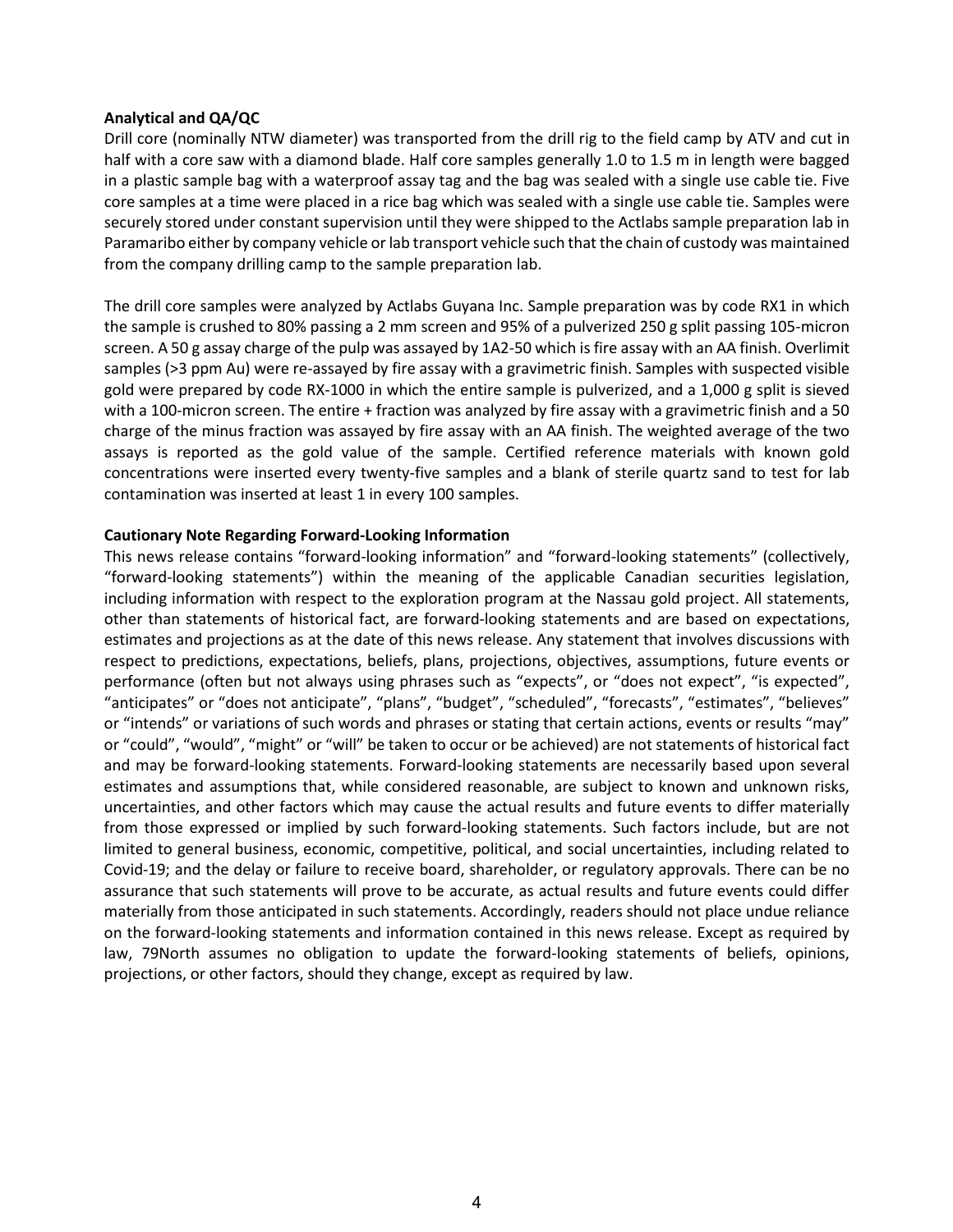

Exhibit 1. End of sample markers and photographs of Samples 59333 (383.20 g/t Au and 59338 (1.09 g/t Au).